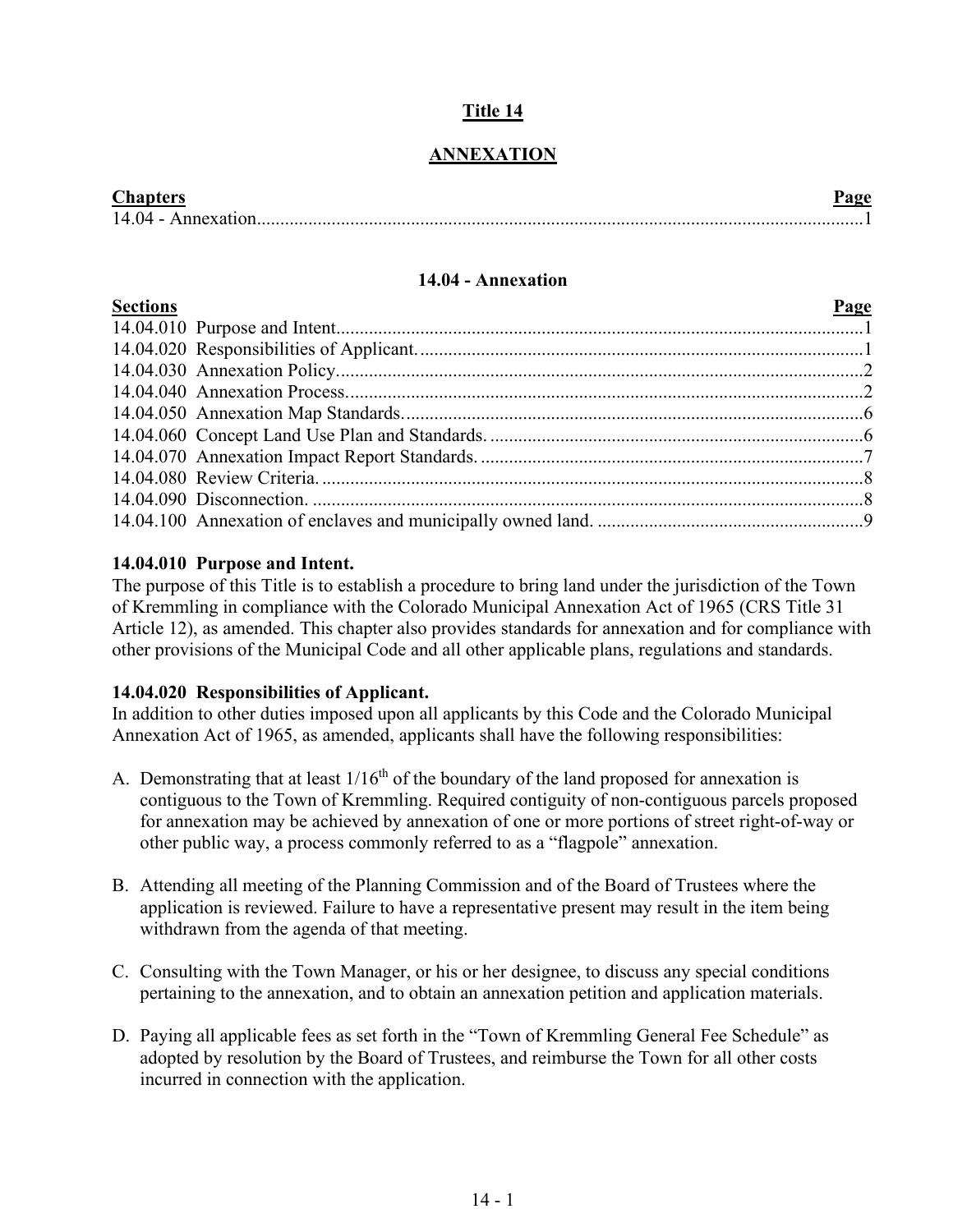#### **14.04.030 Annexation Policy.**

- A. In most instances, annexation is voluntary and subject to the Board's discretion. Generally, the Town is under no obligation to approve an annexation petition.
- B. All annexations to the Town of Kremmling shall comply with the Colorado Municipal Annexation Act of 1965, as amended.
- C. Land to be annexed shall conform to the goals, policies and strategies of the Town.
- D. Annexation shall not divide tracts of land in such a way as to prevent annexation of adjoining land.
- E. All annexations shall be accompanied by an agreement between the petitioner and the Town, stating conditions related to municipal services or other terms of annexation determined necessary or desirable by the Board of Trustees.
- F. Zoning of the property shall occur concurrently with the annexation or within 90 days of the approval of an annexation, as required by statute. Proposed zoning shall conform to a concept land use plan submitted with the annexation petition and comply with the Comprehensive Plan, unless changing conditions justify other zoning.
- G. Unless otherwise provided in the annexation agreement, water rights sufficient to support the proposed development, as determined by the Board of Trustees, shall be deeded to the Town at the time of annexation.

#### **14.04.040 Annexation Process.**

The requirements as set forth in this section may be waived or modified as determined by the Town Manager, or his or her designee, based on the size of the proposed land area to be annexed and the timing and sensitivity of developments proposed by the applicant. No such waiver or modification shall apply to the requirements of the Colorado Municipal Annexation Act of 1965, as amended.

## **A**. **Pre-Application Conference.**

Landowners considering annexation shall meet with representatives of the Town Staff prior to submitting any annexation request for the purpose of reviewing the Town's requirements, obtaining annexation application materials, and beginning discussions of the terms of an annexation agreement. At this time, the Town will decide if a neighborhood meeting prior to formal annexation submittal is required.

## **B. Application Requirements.**

The applicant shall submit to the Town the annexation petition and land use application materials. The annexation petition must be signed by more than 50 percent of the owners of more than 50 percent of the land proposed for annexation. Complete annexation applications shall include the following:

- 1. Completed Land Use Application Form.
- 2. Annexation Petition in a form provided by the Town, signed by more than 50 percent of the owners of more than 50 percent of the property. The annexation petition must also meet all requirements outlined in the Colorado Municipal Annexation Act of 1965, as amended.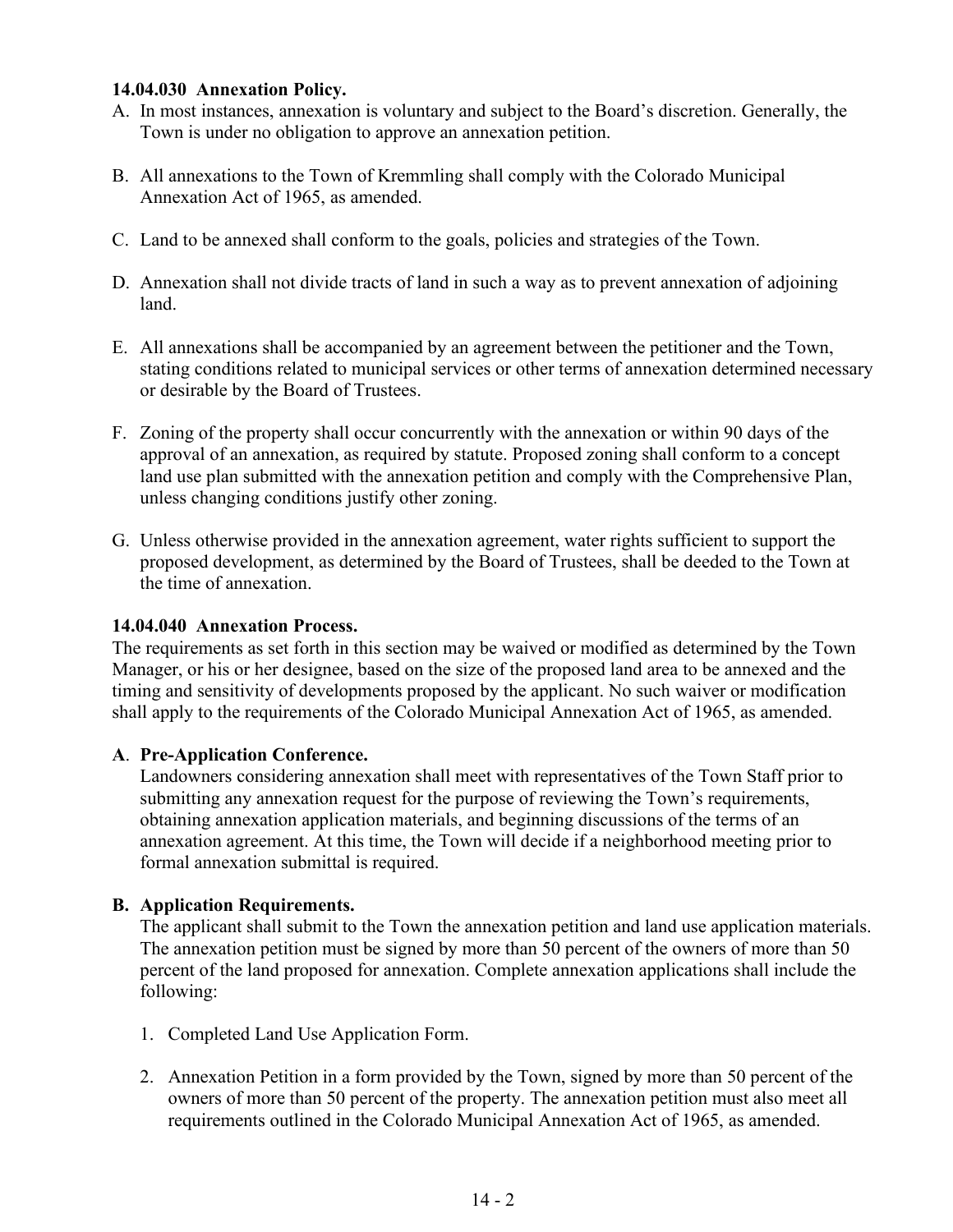- 3. Required annexation fees and a deposit in an amount specified by the Town for the cost of reviewing and processing the application.
- 4. Written legal description of the boundaries of the area proposed to be annexed prepared by a licensed engineer or registered land surveyor.
- 5. One full-size (24" x 36") paper copy and five 11"x17" paper reductions of the Annexation Map.
- 6. One full-size (24" x 36") paper copy and five 11"x17" paper reductions of a Concept Land Use Plan.
- 7. A completed application for zoning the property being annexed in conformance with the requirements of this Code for amending the official zoning map.
- 8. The following supporting information that will enable Town staff to evaluate the impacts of the annexation on the Town:
	- a. Soils description and limitations.
	- b. A statement of any known hazards and other important environmental conditions present on the property.
	- c. Preliminary utility plan including provision of sewer and water services and how the proposed system meets the water distribution requirements of the Town.
	- d. Affidavit concerning the amount and historical use of all water rights owned.
	- e. An economic impact report describing the impacts of the annexation on Town services and tax base.
	- f. Floodplain information.
- 9. Title commitment. Such Commitment must have an effective date less than thirty (30) days prior to the date of the submittal of the annexation petition.
- 10. Mailing list and labels for all property owners within five hundred (500) feet of the boundaries of the annexation.
- 11. In the case of flagpole annexations, a separate list and set of mailing labels of owners of property adjacent to the public right-of-way proposed to achieve contiguity.
- 12. Statement of community need for proposed annexation and zoning and how the proposed annexation and zoning is consistent with the Town of Kremmling Comprehensive Plan and other applicable Town Plans.
- 13. Letter from the Kremmling Fire Protection District and Kremmling Sanitation District regarding inclusion.
- 14. Draft copy of the Annexation Agreement.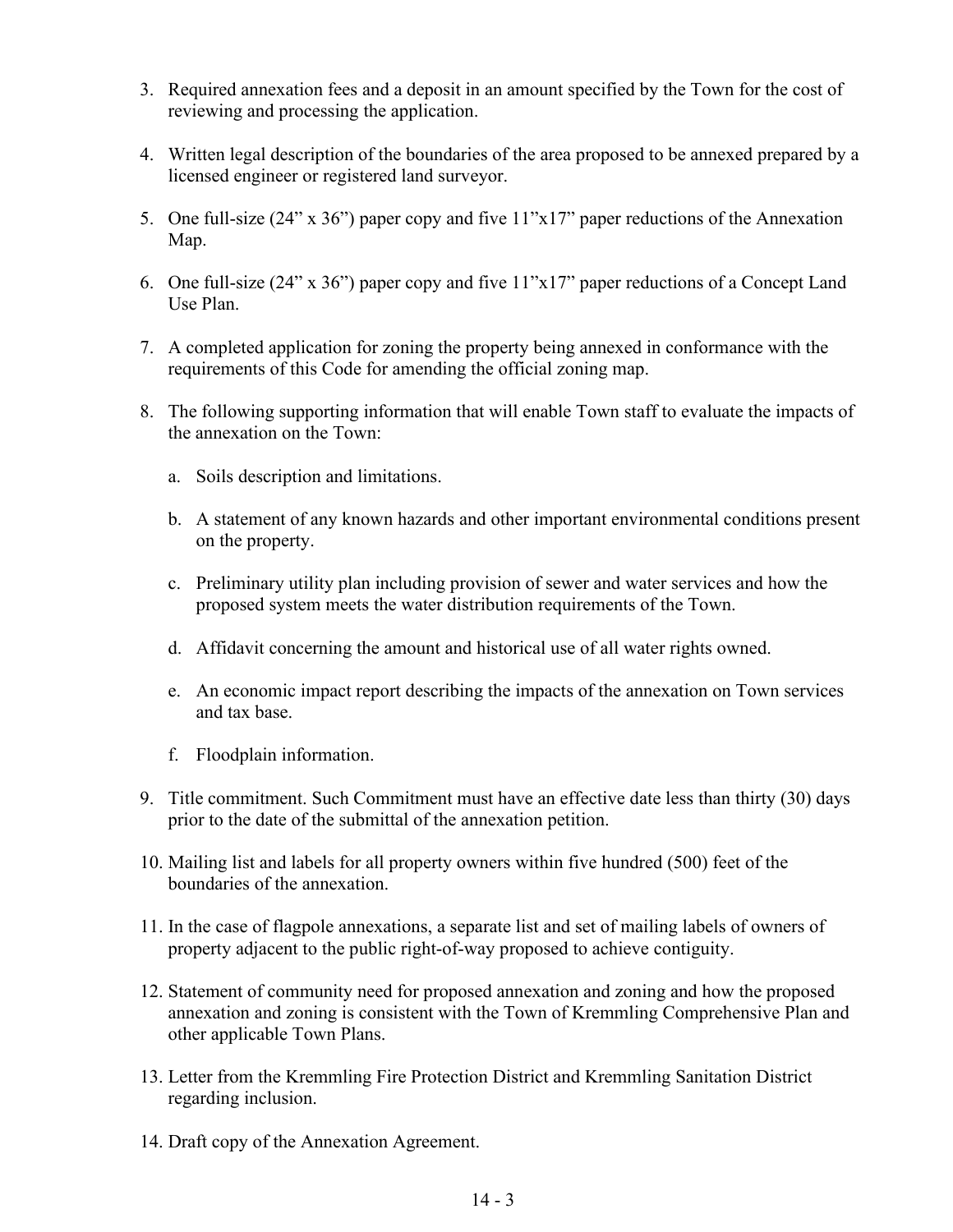- 15. Annexation Impact Report in accordance with the requirements of Section 14.04.070 of this Code and the Colorado Municipal Annexation Act of 1965, as amended.
- 16. Legal description of the property to be annexed.
- 17. An electronic copy of all submitted documents.

## **C. Certification of Complete Annexation Application.**

Within ten (10) business days, Town staff shall either certify that the application is complete and contains all submittal requirements listed in the Code and in C.R.S. Title 31 Article 12, as amended, or reject it as incomplete and notify the applicant.

### **D. Annexation Petition Referral to the Board of Trustees.**

- 1. Following staff reviews and correction by the applicant of any deficiencies, the Town Clerk shall present the annexation petition to the Board.
- 2. The Board of Trustees shall, at a regular or special meeting, consider whether the petition is in substantial compliance with applicable provisions of the Colorado Municipal Annexation Act of 1965, as amended.
- 3. If the petition is found to be in substantial compliance with the Colorado Municipal Annexation Act of 1965, as amended, the Board may, by adoption of a Resolution of Substantial Compliance, initiate annexation proceedings and schedule public hearings before the Board of Trustees, and before the Planning Commission if concurrent zoning is requested in the petition. The public hearing before the Board of Trustees can be held no sooner than thirty (30) days nor more than sixty (60) days after the effective date of the resolution accepting the annexation petition and initiating annexation proceedings, in accordance with state statute.
- 4. If the petition is found not to be in compliance with the Colorado Municipal Annexation Act of 1965, as amended, no further action shall be taken, except that such finding shall be made by resolution of the Board of Trustees.

## **E. Notice.**

- 1. Town Staff shall publish and mail notice of the public hearings, as required by the Colorado Municipal Annexation Act of 1965, as amended.
- 2. Not less than twenty-five (25) days prior to the Board of Trustees public hearing, the Town staff shall send copies of the annexation petition and the Resolution by certified mail to the Clerk of the Grand County Board of County Commissioners, the County Attorney, and any school district or special district having territory within the annexed area.
- 3. Using the mailing list provided by the applicant, the Town staff shall send a copy of the notice of the scheduled Planning Commission and Board of Trustees public hearings by first-class mail to owners of land within five hundred (500) feet of the property proposed for annexation at least ten (10) days prior to the public hearing.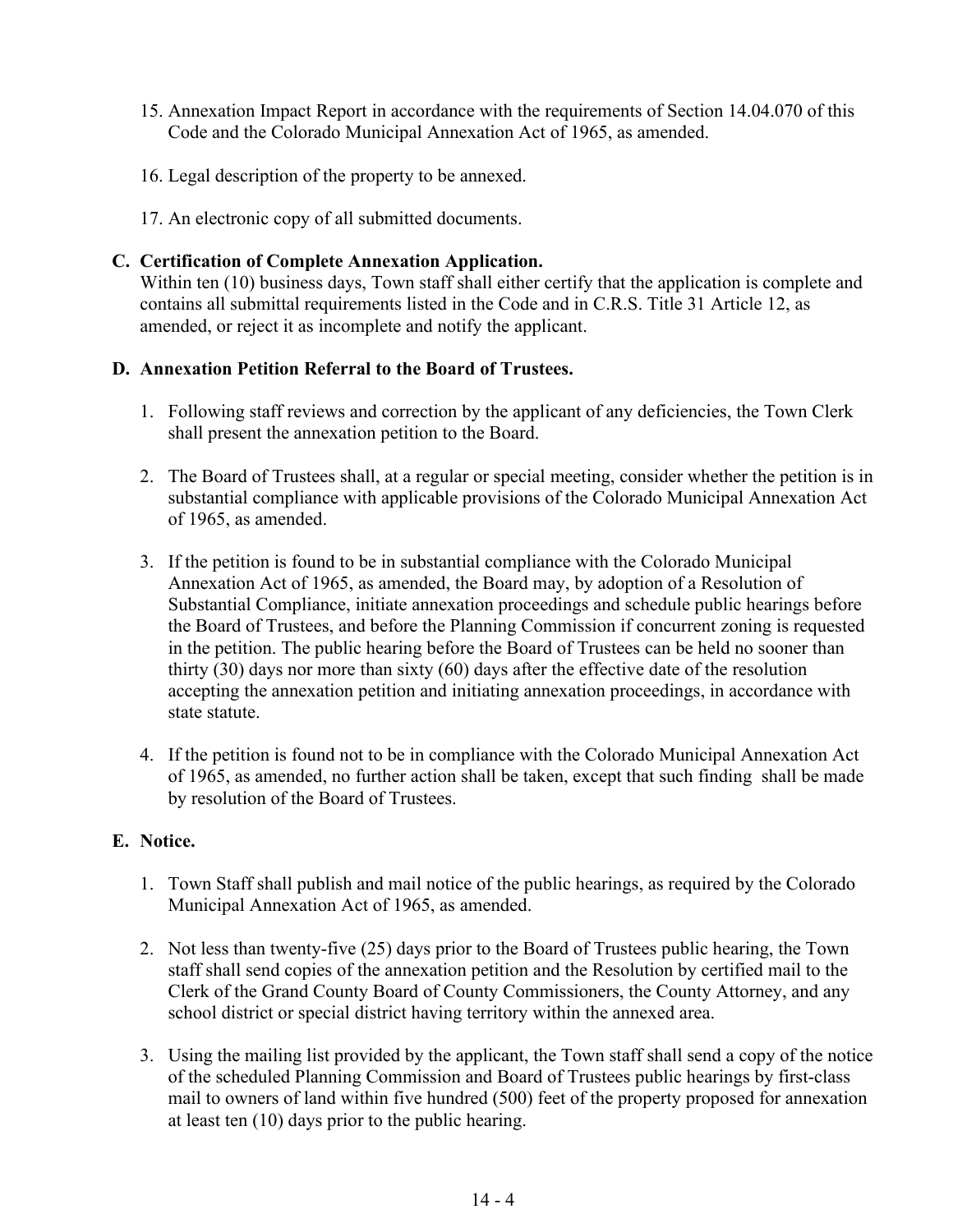- 4. In the event of a "flagpole" annexation, and using the mailing list provided by the applicant, the Town staff shall send, by first-class mail to owners of land contiguous with the public way being used to achieve contiguity, written notice of the annexation advising such owners of their rights under the Act to petition for annexation. Such notice shall be mailed upon the latter of ninety days prior to the date of the Town Board hearing or upon the filing of the annexation petition.
- 5. Upon acceptance of the annexation petition by the Board of Trustees, staff may refer copies of the annexation map and the concept land use plan, and notice of the public hearings to additional interested entities as determined by staff.
- 6. At least ten (10) days prior to the Planning Commission and Board of Trustees public hearings, the applicant shall post the property with a notice of the hearing(s) as required by the Town.
- 7. The Town Clerk shall publish notice of the date, time and place that the Board of Trustees will hold the public hearings, together with a copy of the resolution or the petition as filed (exclusive of signatures). The notice shall state that the Town Board shall hold a hearing upon said resolution or petition for the purpose of determining and finding whether the area proposed to be annexed meets the applicable requirements of section 30 of article II of the Colorado Constitution and the Municipal Annexation Act, and is considered eligible for annexation. The notice shall be published once a week for four (4) consecutive weeks, with the first publication at least thirty (30) days prior to the Town Board hearing. Notice of the Planning Commission hearing on the proposed zoning may be combined with this notice, if concurrent zoning is requested in the petition.

## **F. Annexation Impact Report.**

- 1. Not less than twenty five (25) days before the date of the Board of Trustees hearing, the Town Clerk shall, if necessary, send by first-class mail one (1) copy of the Annexation Impact Report prepared in accordance with Section 14.04.070 to the Grand County Board of County Commissioners.
- 2. The preparation and filing of the annexation impact report may be waived by the Board of County Commissioners.

## **G. Planning Commission Public Hearing.**

If concurrent zoning has been requested in the petition, the Planning Commission shall review the concept land use plan and initial zoning request at a public hearing at a regular or special meeting to be held prior to the date of the public hearing before the Board of Trustees.

#### **H. Annexation Agreement.**

The staff shall coordinate discussion among the applicant and appropriate representatives of the Town regarding the provisions of an annexation agreement. The agreement shall be in a form provided by the Town. A draft agreement shall be prepared in advance of the Board of Trustees Public Hearing, and execution of the annexation agreement shall be a condition of annexation.

#### **I. Board of Trustees Hearing.**

After the public hearing, the Board of Trustees may consider the approval of one or more ordinances annexing the property to the Town without election if it finds that the annexation is in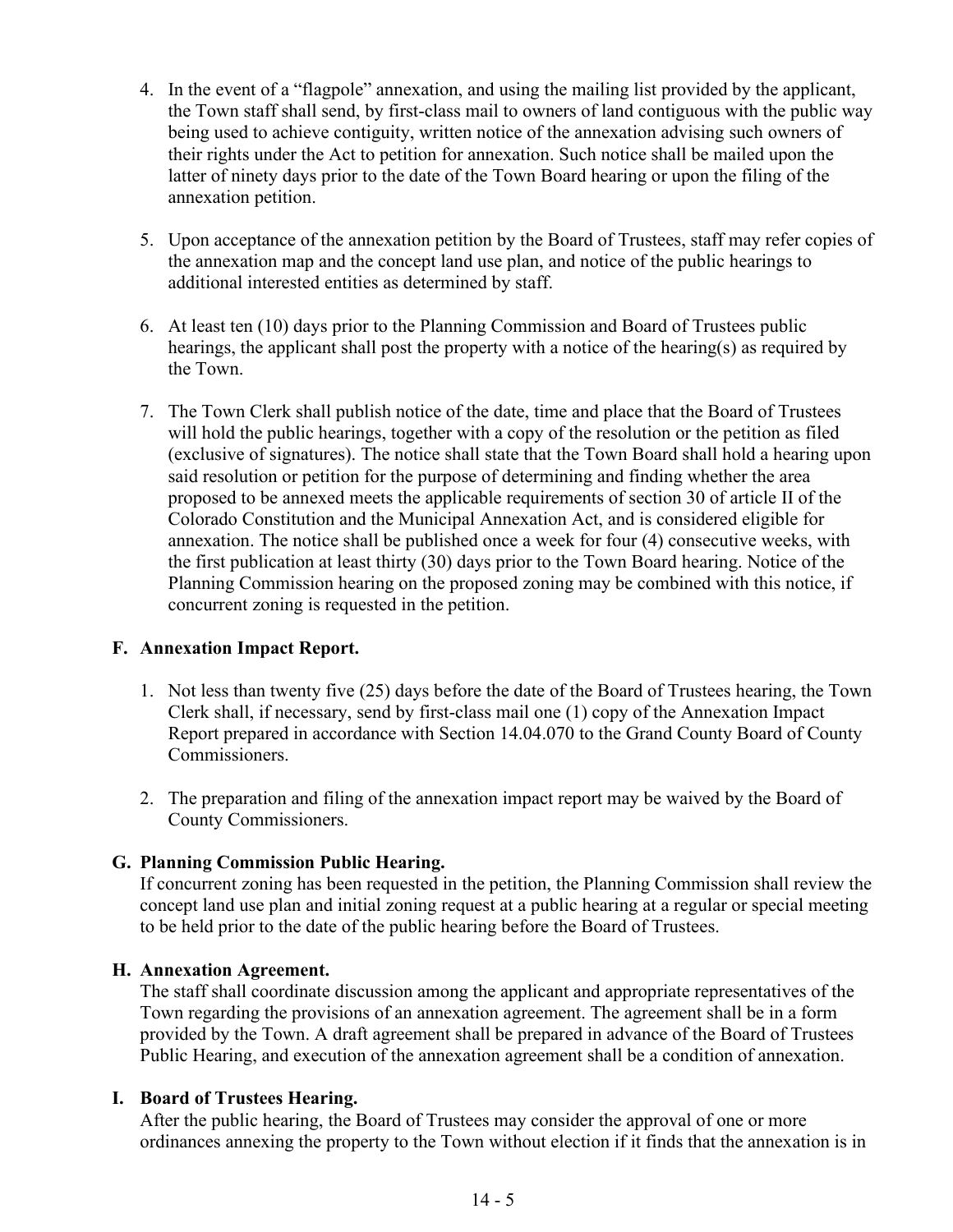compliance with the requirements of the Act and of this Code, and that no election is required under the Act.

## **J. Final submittal.**

If the Board of Trustees adopts an ordinance or ordinances annexing the property, the applicant shall submit to the Town within ten  $(10)$  days of the effective date of the ordinance(s) two  $(2)$ mylars of the final annexation map, including all original signatures and the signed annexation agreement. All maps, drawings and documents shall also be submitted in electronic format.

# **K. Recording.**

Upon receipt of all required original maps and documents, staff shall record the annexation ordinance, the annexation map and the annexation agreement with the County Clerk and Recorder. If concurrent zoning was requested, the zoning ordinance shall also be recorded.

## **14.04.050 Annexation Map Standards.**

All annexation maps shall be made with an engineer's scale, minimum scale to be one (1) inch represents one hundred (100) feet, and shall be on reproducible mylar with outer dimensions of twenty-four (24) by thirty-six (36) inches.

The annexation map shall contain the following information:

- A. The date of production, the scale and a symbol designating true north.
- B. The name of the annexation.
- C. The names, addresses and phone numbers of the applicant and the firm or person responsible for preparing the annexation map.
- D. The legal description.
- E. Distinction of the boundary that is contiguous to the Town and the length of same.
- F. Lot and block numbers if the area is already platted.
- G. Existing and proposed easements and rights-of-way. In establishing the boundaries of any area proposed for annexation, if a portion of a platted street or alley is annexed, the entire width of said street or alley shall be included within the area proposed for annexation.
- H. Existing and requested zoning and acreage of each requested zone.
- I. Ownership of all parcels within and adjacent to the annexation.
- J. Appropriate certification blocks as directed by the Town.
- K. The annexation map must be signed and stamped by a Professional Licensed Engineer in the State of Colorado.

# **13.04.060 Concept Land Use Plan and Standards.**

A. Applications for initial zoning upon annexation shall be accompanied by a concept land use plan that provides an overview of the planned use of the property. Concept land use plan maps shall be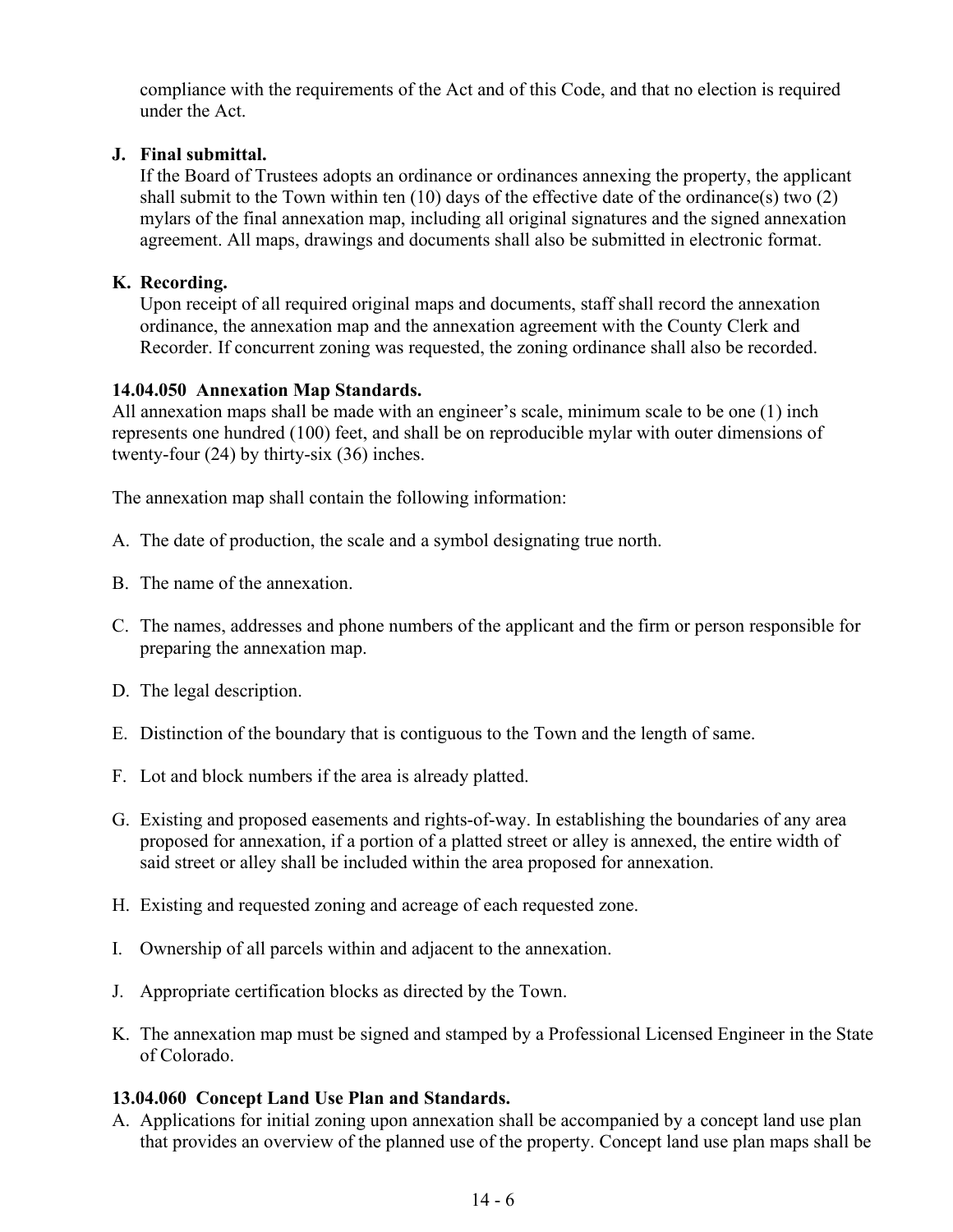made with an engineer's scale, minimum scale to be one (1) inch represents one hundred (100) feet, and shall be on reproducible mylar with outer dimensions of twenty-four (24) by thirty-six (36) inches. Depending on the proposed use of the property, Staff has the discretion to waive the requirement that the Plan be submitted on mylar and in map format, and may instead permit the owner to submit the concept land use plan in written format.

- B. The concept land use plan is an advisory document that conveys to staff, the Planning Commission, and the Board of Trustees the general development plans for the parcel proposed for annexation and zoning. The concept land use plan is not intended, nor shall it be construed, to be a site-specific development plan.
- C. The concept land use plan shall contain the following information:
	- 1. The date of preparation, the scale and a symbol designating true north.
	- 2. The name of the annexation.
	- 3. The names, addresses and phone numbers of the applicant and the firm or person responsible for preparing the annexation map.
	- 4. General location of existing and proposed easements and rights-of-way.
	- 5. Proposed phasing plan for development of the property.
	- 6. Proposed gross and net residential density, and anticipated schedule for residential development.
	- 7. Proposed location and use of any commercial and industrial sites, and anticipated development schedule.
	- 8. General location of all public sites to be reserved and dedicated.
	- 9. Existing topographic contours at a minimum interval of ten (10) feet. In the event of significant topographical features, the Town Staff may require contours at a smaller interval.

#### **14.04.070 Annexation Impact Report Standards.**

- A. For all annexations in excess of ten (10) acres, the Town shall prepare, at the applicant's expense, an impact report regarding the proposed annexation.
- B. The annexation impact report shall include the following:
	- 1. A map or maps of the Town and adjacent territory showing the following information:
		- a. The present and proposed boundaries of the Town in the vicinity of the proposed annexation.
		- b. The present streets, major trunk water lines, sewer interceptors and outfalls, other utility lines and ditches and the proposed extension of such streets and utility lines in the vicinity of the annexations.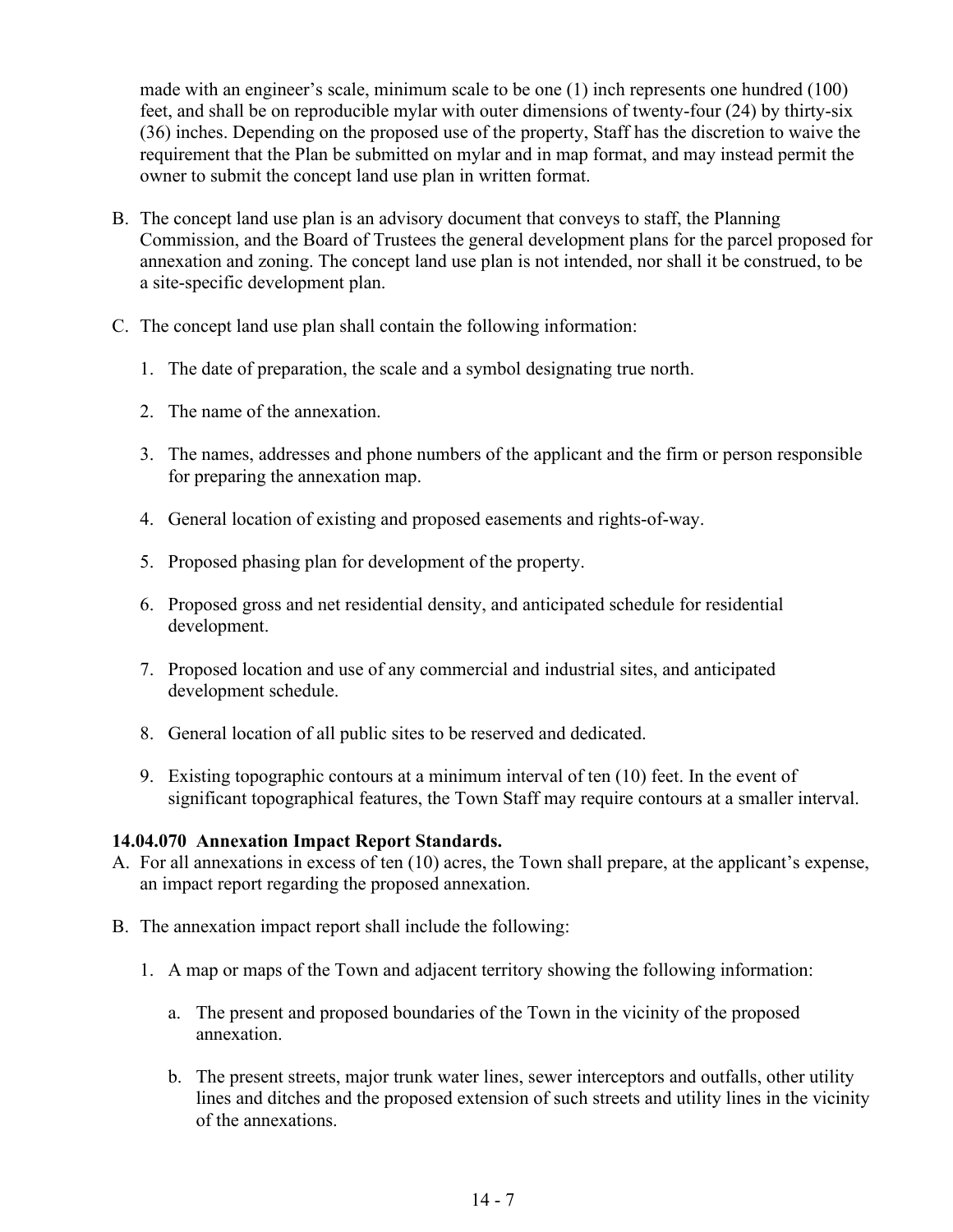- c. The existing and proposed land use pattern in the areas to be annexed.
- 2. A statement of the Town's plans for extending or providing for municipal services with the area to be annexed.
- 3. A statement of the Town's plans for the financing of municipal services to be extended into the area to be annexed.
- 4. A statement identifying all existing districts within the area to be annexed.
- 5. A statement of the effect of the annexation upon the school district governing the area to be annexed.
- 6. A copy of the draft annexation agreement if available.

### **14.04.080 Review Criteria.**

It shall be the general policy of the Town with respect to annexations and the consideration of annexation petitions that:

- A. Annexation is generally a discretionary act. Except for annexation of enclaves, the Board of Trustees exercises sole discretion in the annexation of territory to the Town.
- B. The property is eligible for annexation if the annexation complies with the Colorado Annexation Act of 1965, as amended.
- C. All annexations shall comply with all applicable Town requirements, plans, standards and regulations.

## **14.04.090 Disconnection.**

- A. Disconnection of territory from the Town may only be accomplished by approval of the Board of Trustees following a public hearing. No property shall be disconnected if it has been platted into lots or blocks unless such lots an blocks are vacated by the Board of Trustees. Upon receipt of a petition for disconnection, such petition shall be submitted to the Board of Trustees at its next regular meeting provided such petition is submitted at least ten (10) days prior to such meeting. In the event the Town Board gives preliminary approval of disconnection, a hearing shall be set not less than twenty (20) days after such preliminary approval.
- B. At the time of the hearing, the Board of Trustees shall receive staff reports and comments from those in favor of and against disconnection. A decision to disconnect shall only be approved by a majority vote of the entire Board. Disconnection may only be finalized by Ordinance. Petitioners for disconnection shall pay all costs of disconnection including, but not limited to, applicable election costs and the Town's professional fees.
- C. To approve disconnection, the Board must find at least two (2) of the following conditions exists:
	- 1. The property is comprised of a tract that is at least five acres in size, or contiguous tracts of land aggregating five or more acres, located on the boundary of the Town.
	- 2. The property is not urban and cannot, in the foreseeable future, be urbanized.